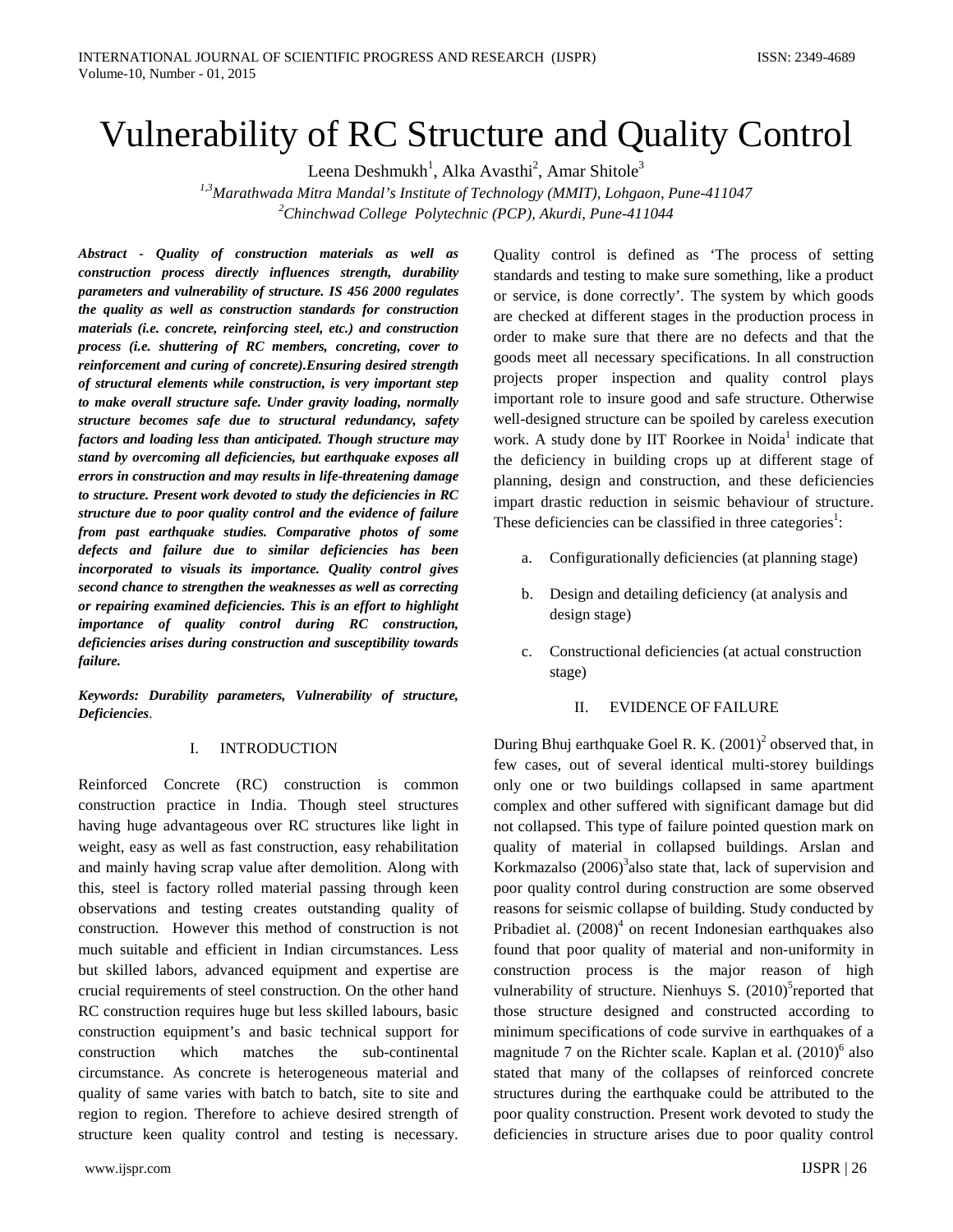and the evidence of failure from past earthquake studies. Comparative study has been done to validate the effects of poor quality control and failure of structure.

## III. QUALITY CONTROL

The responsibility of quality control should be separated from those who are entrusted with execution work. Generally every construction company have separate department for quality control which comprises of quality control engineers. Inspection, testing and sampling are the major quality control methods. Inspection involves careful examination of procured material, production process and finished goods. This is an important tool to trap visual defects in construction, so the preventive measures can be taken. Inspection detects few common imperfections like misplacement of section sizes, mistakes in placing reinforcement, insufficient anchorage length, inadequate cover to reinforcement, higher water cement ratio, substandard scaffolding and honeycomb concreting occurs before, during and after construction process. Things cannot be detected by visual inspection needs destructive and nondestructive testing for validation. Superior or inferior quality of materials, Internal defects in concrete and information about achieved strength of casted concrete cannot be decided by visual inspection and shall be interpreted by thorough testing. But when quality determination required for large group by examining a part of it and which will be representative of whole group needs sampling. Sampling is one sub step of testing and reliability of same depends on size of sampling. Size of sample for a group, testing procedure, upper and lower limits for testing results are also regulated by different codes. In simple words quality control is a verification process for construction materials, process and finished structure with some standards with the help of Inspection, Testing and Sampling to achieve desired strength.

## IV. CONSTRUCTIONAL DEFICIENCIES

This heading includes different common defects found in construction and its effect on performance of structure under extreme conditions.

a) Inadequate Anchorage for reinforcement bars:

Insufficient anchorage length is common mistake observed during construction and can be identified during preconcreting visual inspection(as shown in fig. 1). Inadequate development length results in slipping of bars, losing confinement of concrete and fallouts in failure (as shown in fig. 2). IS 456-2000 in clause number 26.2 gives minimum value of anchorage length in terms of development length of bar according to grade of concrete as well as nature. This fault can be over taken and future failure can be avoided by correcting inspected defects.



Fig. 1 Quality control inspection report, found inadequate anchorage length and lack of bends<sup>8</sup>



Fig. 2 Failure due to Inadequate Anchorageto reinforcing  $bars^5$ 

b) Honeycomb concreting:

Porous concrete commonly seen at many places in structure and is a result of poor workmanship. Insufficient compaction results in honeycomb concrete (as shown in fig. 3) which having poor compressive strength and poor bonding effect (as shown in fig. 4). Honeycomb concrete leads to crushing of concrete (as shown in fig. 6), slipping of bars and rusting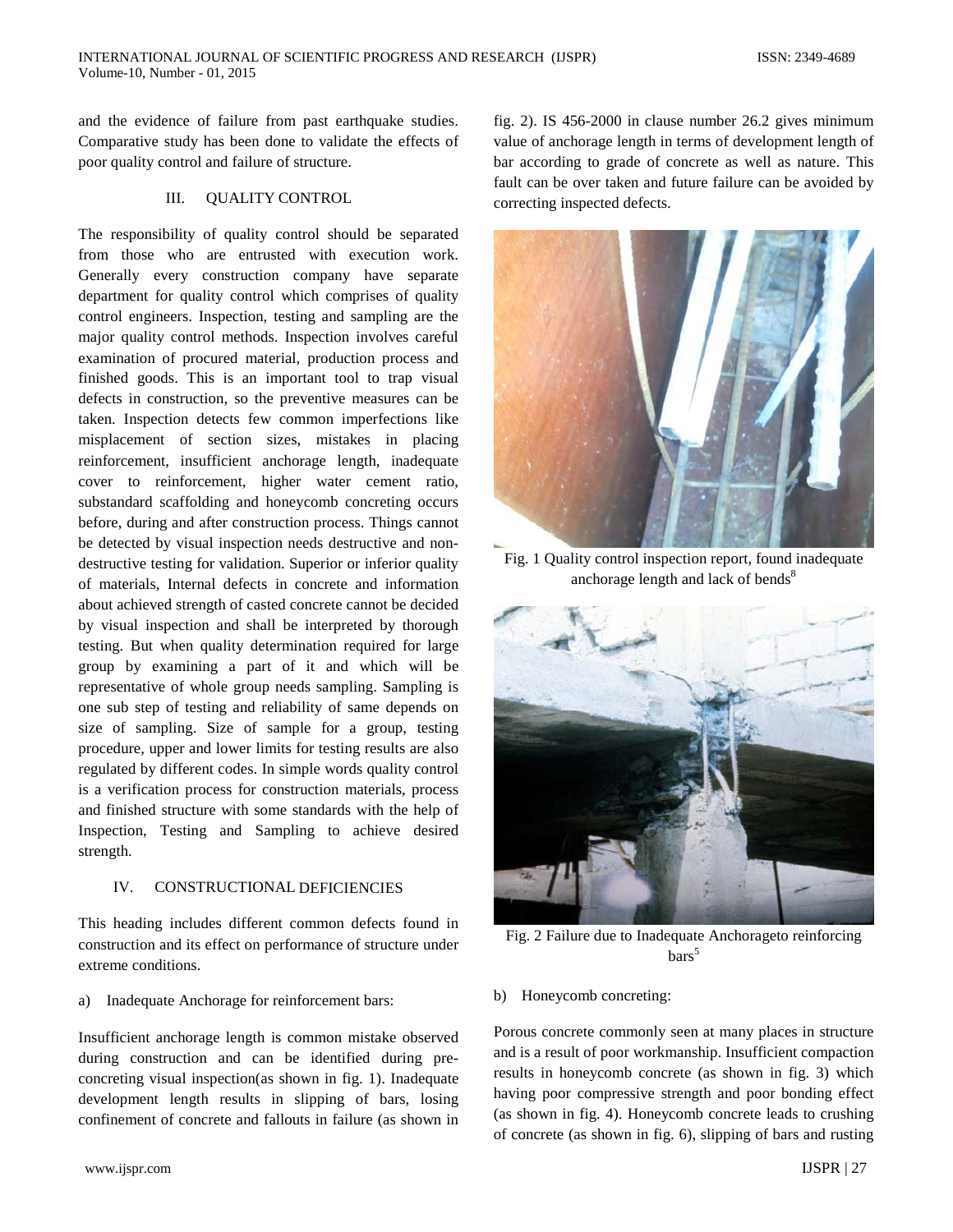### INTERNATIONAL JOURNAL OF SCIENTIFIC PROGRESS AND RESEARCH (IJSPR) ISSN: 2349-4689 Volume-10, Number - 01, 2015

of reinforcing bars under extreme condition. Workmanship has been discussed in relevance with mixing, placing, compaction, durability, curing and quality assurance measures of concrete in section 2 of IS 456-2000.



Fig. 3 Quality control inspection report, found concreting



Fig. 4 Failure due to poor quality of concrete

## c) Insufficient Cover to Reinforcement:

This is also common mistake found during construction and can be avoided by keen inspection (as shown in fig. 8 and 10). This is small but important thing from durability and fire resistance point of view. Cover protects reinforcement from rusting which result in desired life of structure, but in absence of same and rusting will takes place(as shown in fig. 5), which will reduce strength as well as life of structure. Many times spalling of concrete may takes place (as shown



Fig. 5 Failure caused due to porous concrete and rusting of reinforcing bars



Fig. 6 Quality control inspection report found Honeycomb concreting in beam

# d) Substandard scaffolding:

Scaffolding should be sufficient as well as strong enough to sustain the dead load, live load and load of equipment comes on it during construction. Many times it is observed that the scaffolding provided to support structure during construction is not insufficient as per design (as shown in fig. 7). These props should be interconnected properly which is missing unknowingly or intentionally at many sites. This may result in partial or complete collapse of the structure during construction itself (as shown in fig. 8). Forms shall not be released until the concrete has achieved strength of at least twice the stress to which the concrete may be subjected at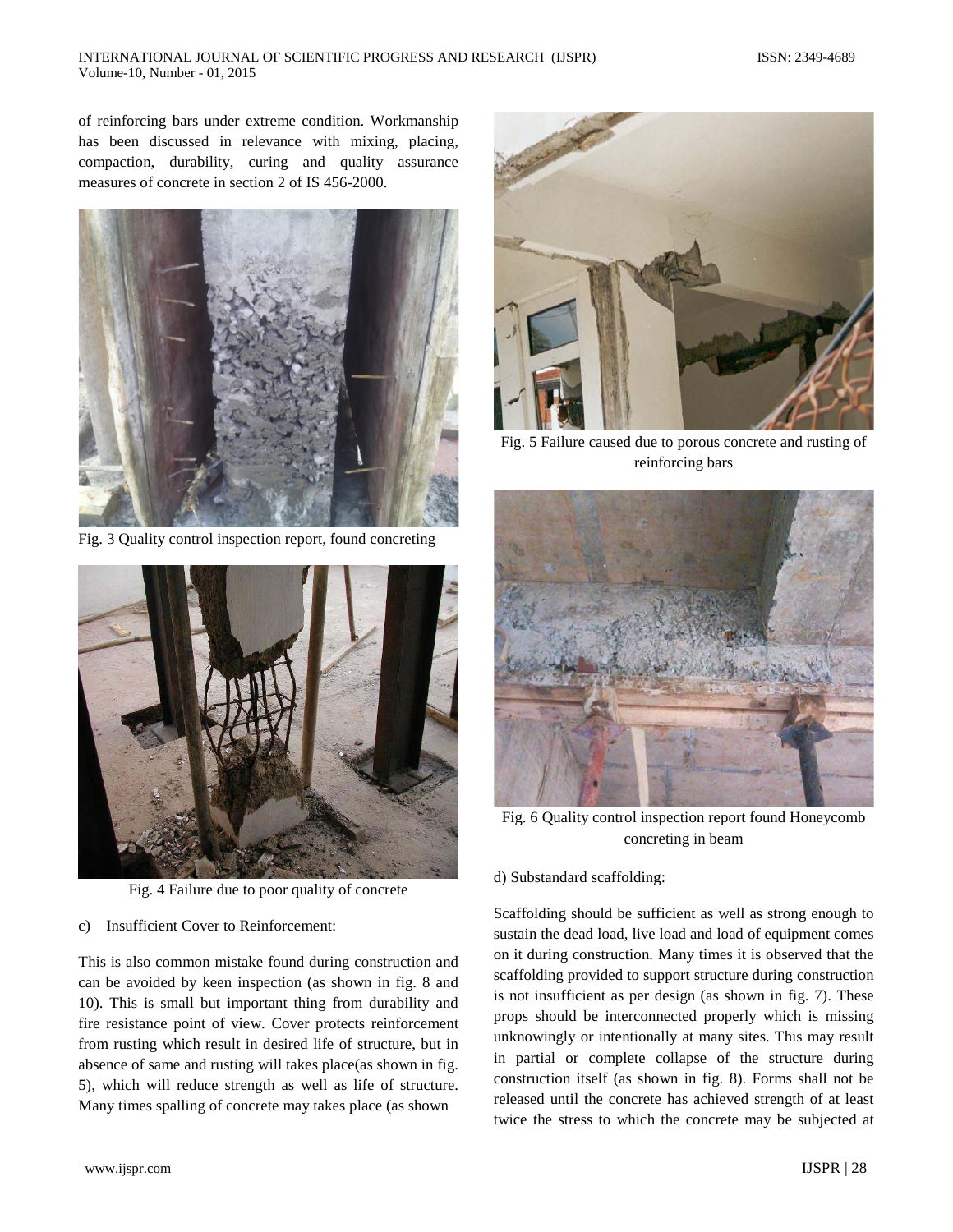the time of removal of formwork and IS code also mention some minimum period before striking formwork (IS 456- 2000, Cl. No. 11.3).



Fig. 7 Quality control inspection report, extra gap found in props than desire and props are not interconnected.



Fig 8 Failure of under construction structure due to insufficient props.

#### e) Inadequate curing:

Hardening of cement aggregate matrix is an exothermic chemical reaction. So arrangement of frequent curing should be done and many time found eliminated on many site (as shown in fig 9). If proper curing is not done results in inferior strength of concrete. Inferior grade or low grade of concrete has also one reason of failure (as shown in fig. 9). Curing directly influences the durability of structure as well as load carrying capacity of material. As per IS 456-2000 concrete of Ordinary Portland cement needs at least 10days curing (Cl. No. 13.5.1).



Fig. 9 Quality control inspection report, Cloth wrapping is not done for curing



Fig. 10 Failure due to wide spacing of lateral ties as well as low quality of concrete

## V. TESTING AND SAMPLING

Quality of procured material, internal defects in structure, quality of casted concrete and achieved strength cannot be predicted by visual inspection. In such case standard requirements are cross verified by destructive as well as non-destructive testing. Testing is important tool of quality control and IS 456-2000 regulates some sampling, testing specifications and acceptance criteria guidelines in clause number 17 of section 2. Many times test results of small set represents large group, in such case sampling plays